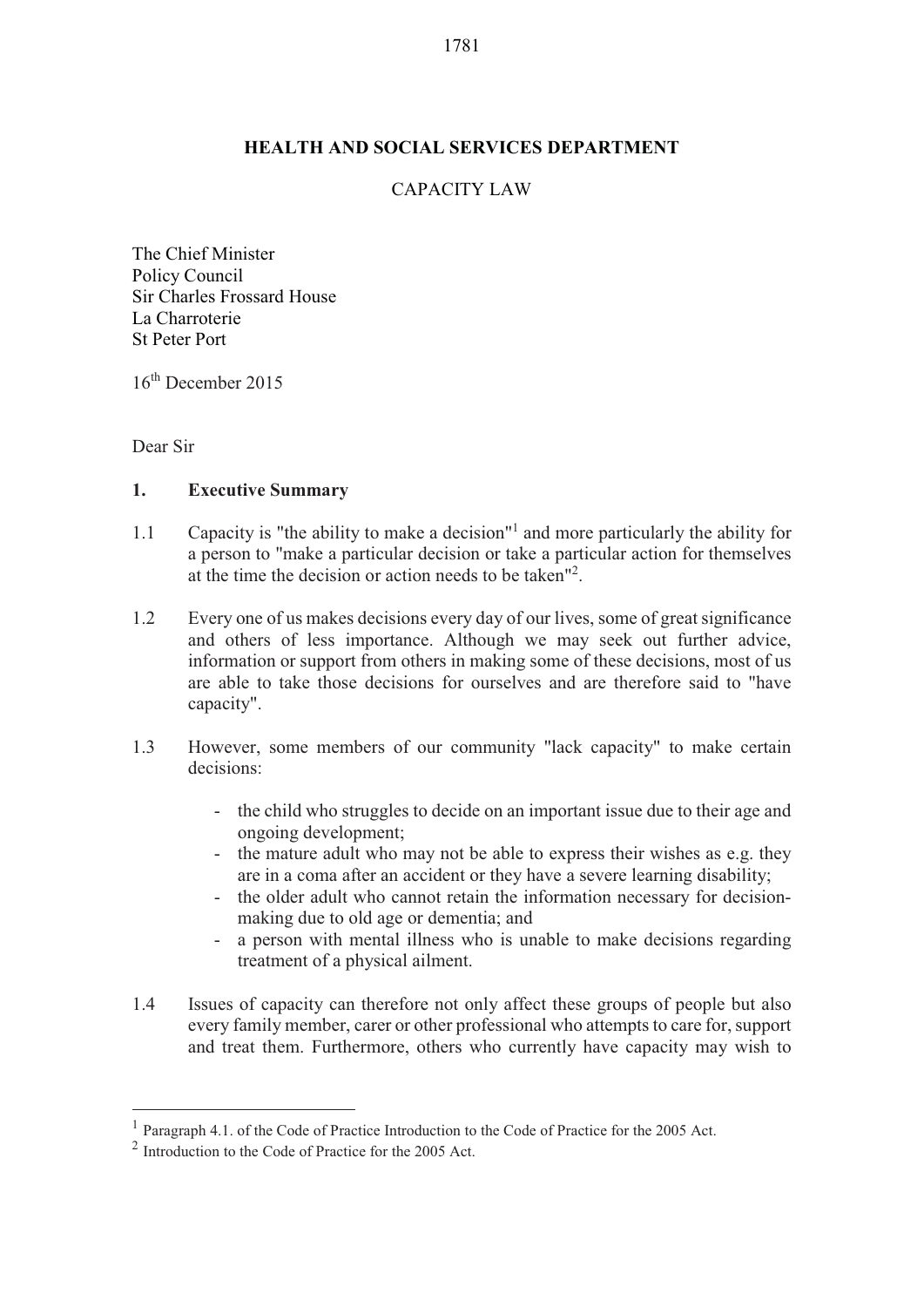make provision for a time when they no longer have the ability to take certain decisions for themselves.

- 1.5 The States, on the recommendation of the Health and Social Services Department ("the Department"), have previously legislated in relation to children (The Children (Guernsey and Alderney) Law, 2008) but the Department has not made any proposals as to how the adults listed in paragraph 1.3 could be assisted to make decisions wherever possible or to ensure responsible decision-making on their behalf where they cannot do so.
- 1.6 Accordingly, the Department has considered best practice and legislation from other jurisdictions and, although this Policy Letter is informed by the provisions of the Mental Capacity Act 2005 ("the 2005 Act") enacted in England and Wales, the measures set out below are those which it considers would most effectively assist and protect members of the community across the Bailiwick whilst avoiding the bureaucracy and cost of systems adopted by larger jurisdictions.
- 1.7 The Department therefore proposes to introduce new legislation which reflects the 2005 Act and will:
	- state the test for deciding whether or not a person has capacity to take a decision;
	- allow a person to appoint another person to act on their behalf if they lose capacity to take decisions;
	- allow a person to take legally binding decisions regarding their medical treatment after they have lost capacity;
	- state what can be done when a person has lost capacity without appointing another person to take decisions on their behalf or without making legally binding decisions regarding their medical treatment; and
	- permit appropriate safeguards for individuals without capacity where their treatment or care requires them to be deprived of their liberty in their best interests.

# **2. Background**

- 2.1 In November 2013, the States of Guernsey agreed proposals for capacity legislation to be created, following consideration of the Policy Council's report on the Disability and Inclusion Strategy (Billet d'État XXII, November 2013, paragraphs 115-118). Specifically, the States agreed to direct the Department to research and develop options for capacity legislation and to report back on this matter no later than the end of 2016.
- 2.2 Subsequently, Deputy Perrot submitted a Requête in April 2014 (Billet d'État IX, Volume 2) following which the States directed an investigation into the introduction of lasting powers of attorney.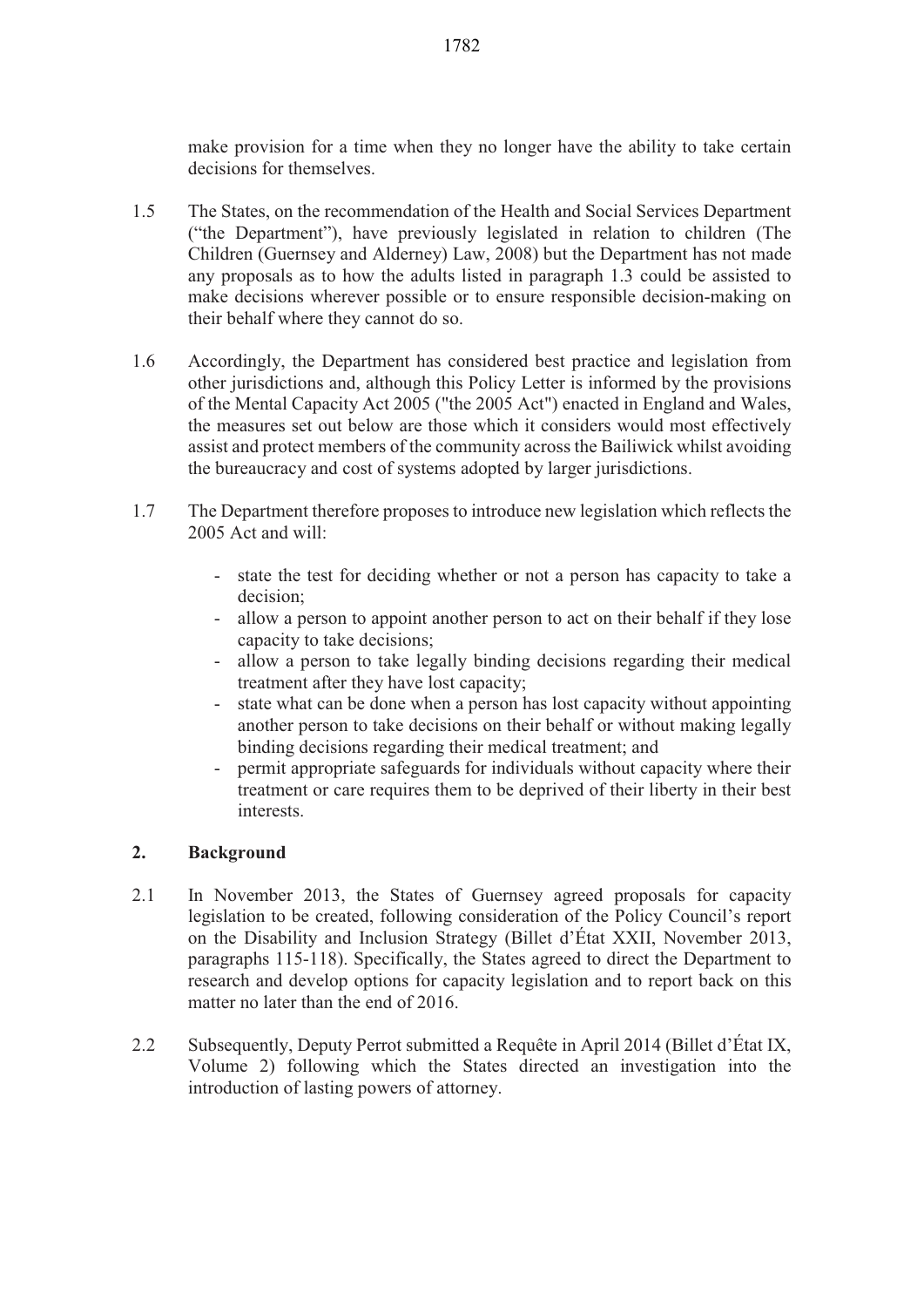- 2.3 This Policy Letter addresses both of those States directions, and also addresses the lack of any legislative protection for those vulnerable people within the Bailiwick who require assistance to make decisions in their own best interests, but who do not fall within the remit of mental health legislation such as the Mental Health Act 1983 and the Mental Health (Bailiwick of Guernsey) Law, 2010 ("the 2010 Law").
- 2.4 Additionally, it is important to ensure that the human rights of all those who lack capacity are being considered and respected, especially since the incorporation of the European Convention for the Protection of Human Rights and Fundamental Freedoms into domestic law by the Human Rights (Bailiwick of Guernsey) Law, 2000. The absence of such legislation and protection leaves the States open to challenge under Article 5 of the European Court of Human Rights, an occurrence that has resulted in significant financial implications for Jersey.
- 2.5 The Department therefore considers it appropriate to introduce new legislation which has **the principal purpose of empowering people to make decisions for themselves wherever possible**.
- 2.6 These issues have been addressed in England and Wales through the introduction of the 2005 Act, which has been widely praised for its positive ethos of encouraging decision-making by the individual rather than simply allowing the views of others to be imposed on a person without capacity. This has therefore informed the content of this policy letter, subject to changes that reflect the unique context of the islands' communities and context, as well as the most recent learning from implementation in the United Kingdom.
- 2.7 A simple collection of principles underlies all of the proposals outlined, reflecting the approach of section 1 of the 2005 Act and the Department's current approach to capacity. These principles are:
	- a person must be assumed to have capacity unless it is established that they lack capacity;
	- a person is not to be treated as unable to make a decision unless all practicable steps to help them to do so have been taken without success;
	- a person is not to be treated as unable to make a decision merely because they make an unwise decision;
	- an act done, or decision made, under this legislation for or on behalf of a person who lacks capacity must be done, or made, in their best interests; and
	- before the act is done, or the decision is made, regard must be had to whether the purpose for which it is needed can be as effectively achieved in a way that is less restrictive of the person's rights and freedom of action.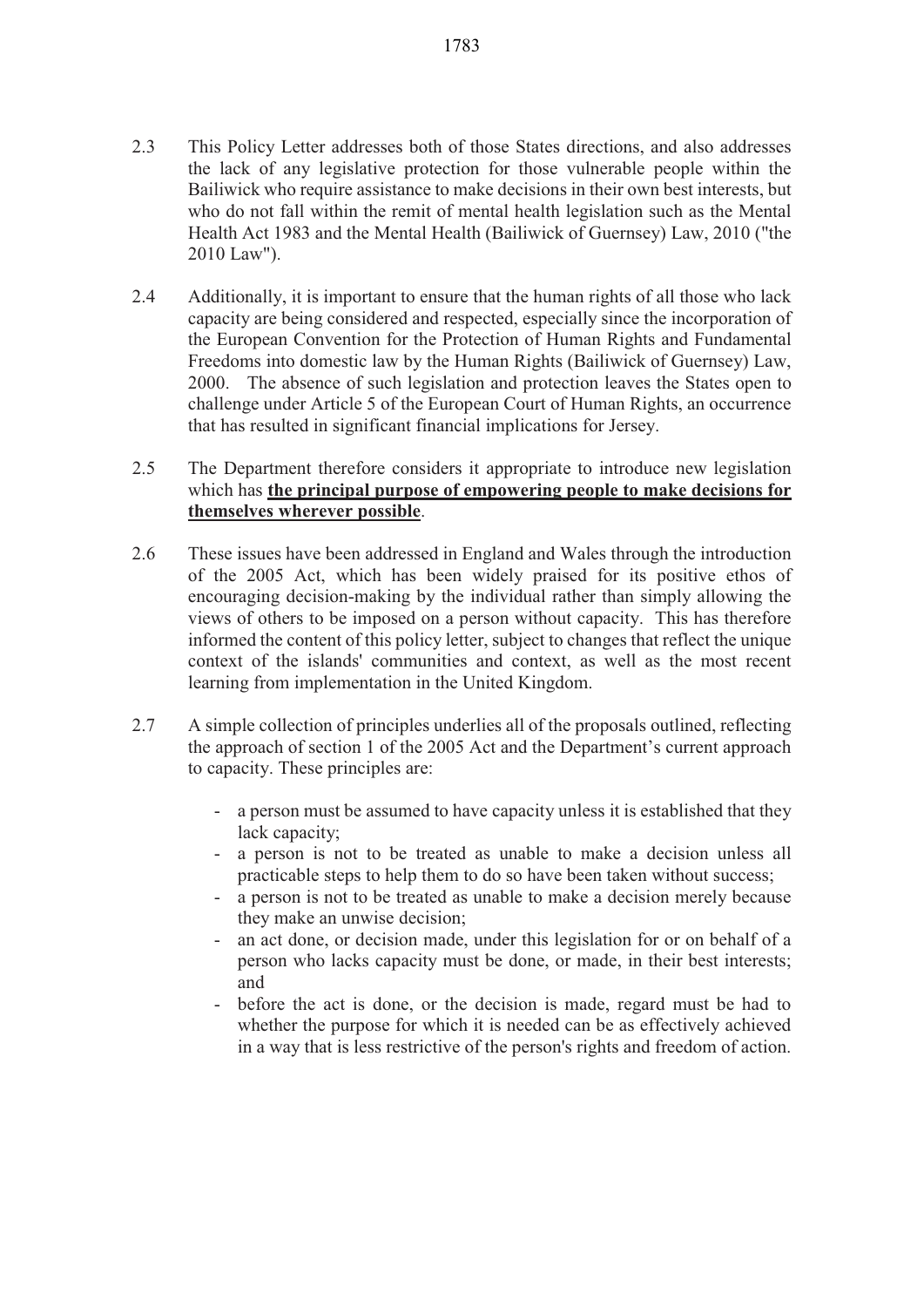2.8 No person under the age of 18 shall be subject to these proposals and the law in respect of consent to medical treatment or other matters in respect of children under that age will not be affected<sup>3</sup>.

# **3. Basic Principles**

# **3.1 Decision Makers**

3.1.1 In different situations, currently individuals such as family members, care professionals, financial advisers and others may provide care or assistance to people who they think may lack capacity to make a particular decision for themselves. These decisions may include day-to-day decisions about what to wear, important decisions about managing money, and even life and death decisions about health care. It is important therefore that a simple but rigorous process for assessing capacity to make a particular decision is at the heart of these proposals. If it is established that a person does not have capacity to make a specific decision, different routes are available to the decision maker who may, for example, have already been given power to make appropriate decisions e.g. in relation to financial matters under a Lasting Power of Attorney (see section 4.3) and under *curatelle* (see section 4.4).

# **3.2 Assessing Capacity**

- 3.2.1 The Department proposes that the decision maker should employ a simple 2 stage test to assess whether, in relation to any matter, a person is able to make a decision for themselves:
	- the diagnostic stage: does the person have an impairment, or a disturbance in the functioning, of the mind or brain (whether or not this is permanent or temporary, and regardless of its cause)?
	- the functional stage: is there evidence that the person lacks capacity to make the particular decision at the time the decision needs to be made?
- 3.2.2 This test is a "decision-specific" and "time-specific" test; no-one should be labelled "incapable" or "incapacitated" as a result of a particular medical condition or diagnosis, whether it is permanent or temporary. It is important to recognise that lack of capacity should not be established merely by reference to a person's age, appearance, or any condition or aspect of a person's behaviour which may lead others to make assumptions about capacity.

<sup>&</sup>lt;sup>3</sup> The current approach under The Children (Guernsey and Alderney) Law, 2008 will continue for those under 18 so, for example, the overriding principle that "the child's welfare is the paramount consideration" (s.3(1)(b)) and the principles that "irrespective of age, development or ability, a child should be given the opportunity to express his wishes, feelings and views in all matters affecting him"  $(s.3(2)(e))$  and "except" where it is shown to the contrary, it is presumed that a child is capable of forming a considered view from the age of 12 years"  $(s.3(2)(f))$  will still apply.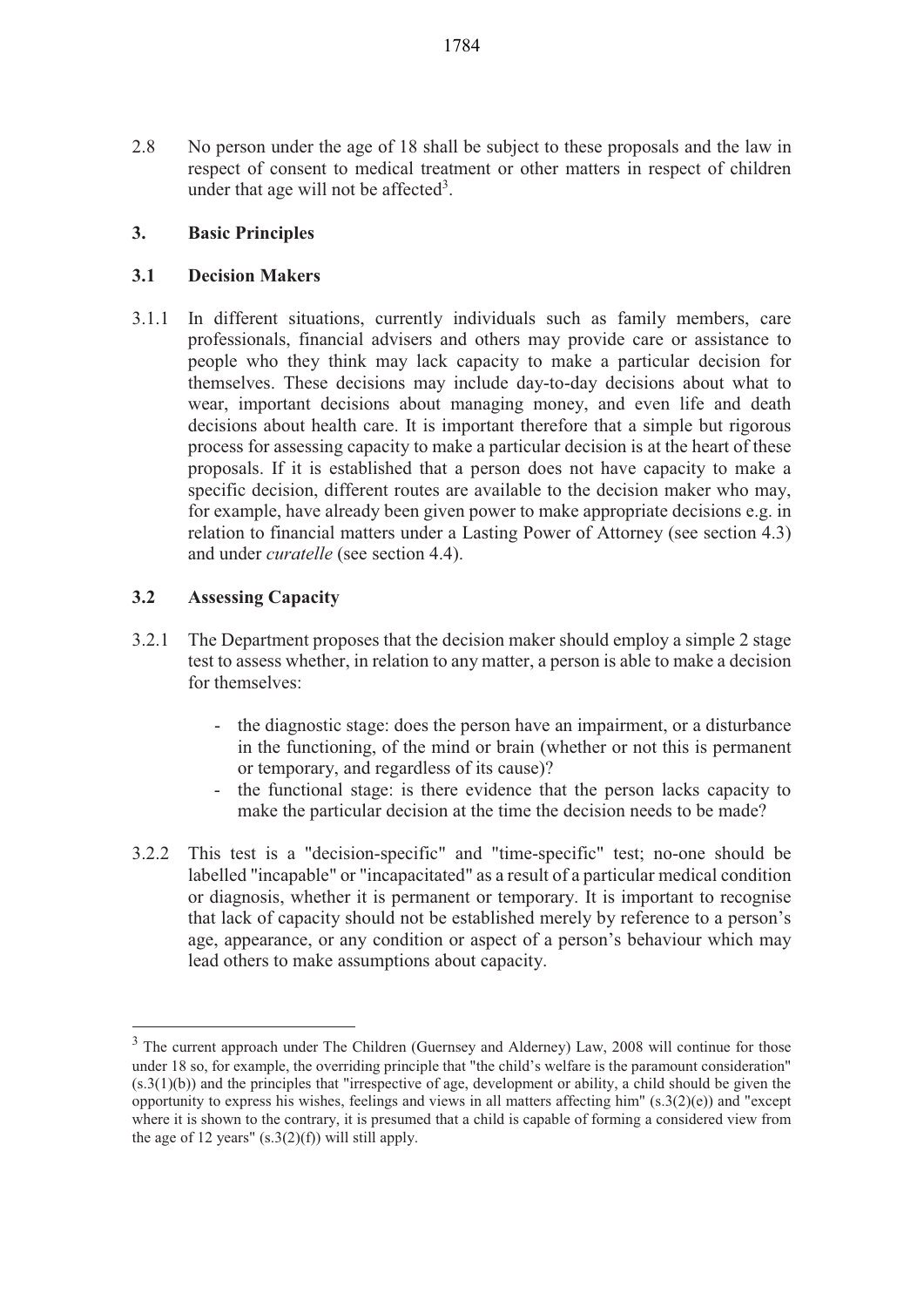3.2.3 Under this test a person may have capacity to make a particular decision on a particular day about an aspect of their care and welfare, but may not have capacity to make a decision on that same day about an aspect of their financial affairs.

### **3.3 Diagnostic Stage**

- 3.3.1 The most common medical reasons for which it is considered that a person has an impairment or disturbance in the functioning of the mind include:
	- dementia;
	- coma;
	- stroke; and
	- severe learning disability.
- 3.3.2 However, it is also possible for others temporarily to fall into this category due to intoxication through drink or drugs, or acute confusion due to physical illness.

### **3.4 Functional Stage**

- 3.4.1 The Department proposes that a person may be treated as lacking the capacity to make a particular decision if there is evidence that the person is unable to do one or more of the following in relation to that decision:
	- to understand the information relevant to the decision (provided that it has been explained in a way that it's appropriate to the individual and the circumstances e.g. using simple language, visual aids or any other means);
	- to retain that information for an appropriate period (dependent on the nature and implications of the decision to be made);
	- to use or weigh that information as part of the process of making the decision; or
	- to communicate their decision, whether by talking, using sign language or any other means.
- 3.4.2 The Department also considers that a person should not be treated as unable to make a decision merely because they would make an unwise decision. Therefore, evidence that the person would or may make an unwise decision will not of itself be conclusive that the person lacks capacity to make the decision.
- 3.4.3 When assessing a person's capacity to make a particular decision (along with any other assessment or decision under the proposed legislation), the decision maker should weigh the evidence and make a decision on the balance of probabilities i.e. it is more likely than not. If the decision maker concludes that it is more likely than not that the person lacks capacity to make a decision, that person is to be taken as not having capacity in relation to that decision.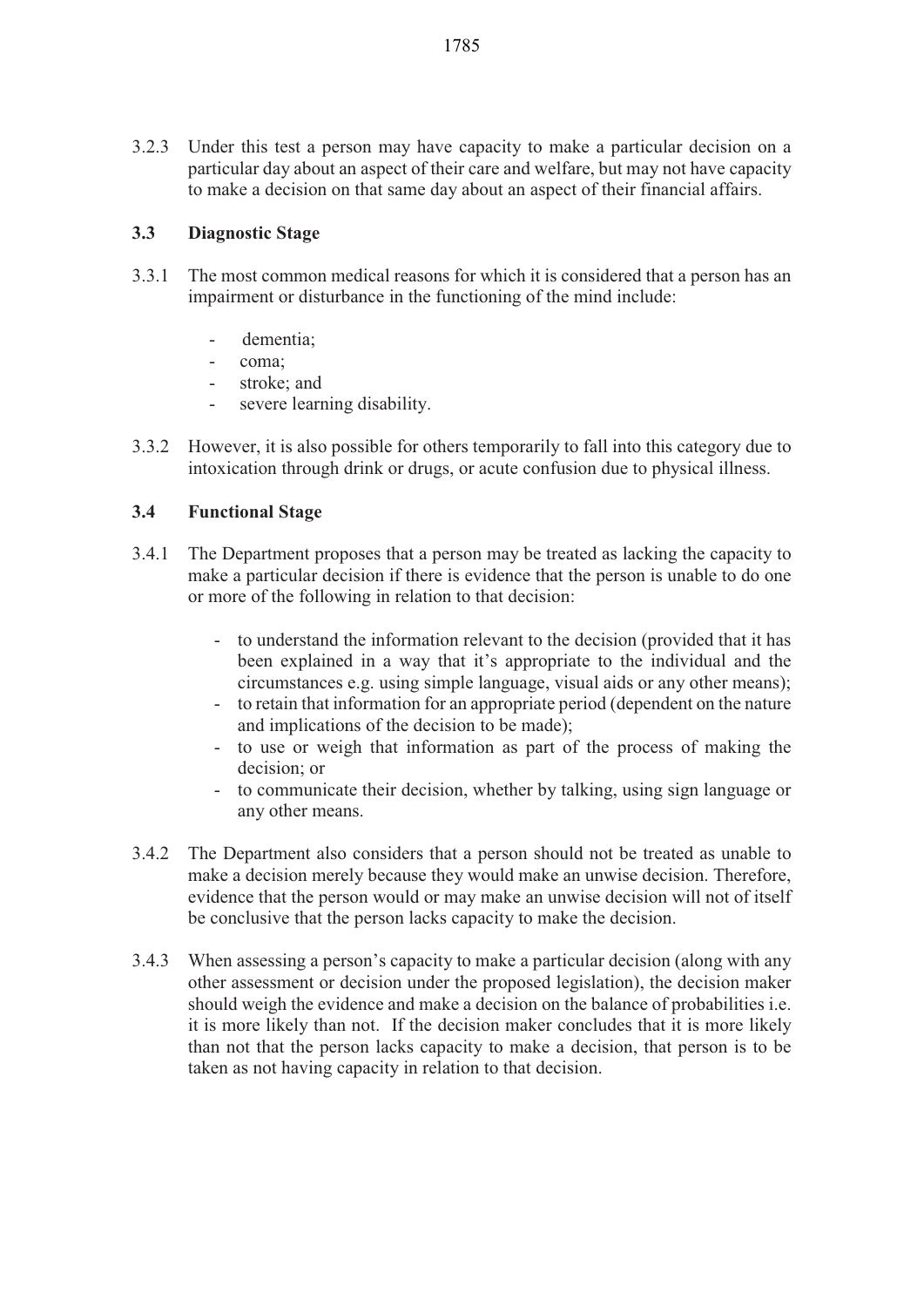3.4.4 Even where a person does not have capacity, they should in any event be given all appropriate help and support to enable them to maximise their participation in any decision-making process.

#### **3.5 Best Interests**

- 3.5.1 If a person does not have capacity to make a particular decision, the Department proposes that, before the act is done or a decision is made on their behalf, the decision maker should establish what is in the person's best interests and act accordingly.
- 3.5.2 In establishing what is in a person's best interests, it will be important that assumptions are not made about the person by the decision maker on the basis of the person's age or appearance or any aspect of their condition or behaviour. Instead, the decision should reflect the wishes and feelings of the person affected when they had capacity. Therefore, the Department considers that the proposed legislation should include express provision outlining the factors that decision makers may consider when making best interests decisions.
- 3.5.3 When deciding what is in the best interests of a person, the decision maker should consider all the relevant circumstances and, where it is reasonably practicable to do so, encourage the person to participate as fully as possible in the decision making process. Therefore, the best interests of a person should be determined with particular regard to:
	- whether it is likely that the person will at some time have capacity in relation to the matter in question, and when that may be;
	- the person's past and present wishes and feelings, which may include any relevant written statements made before they lost capacity;
	- the beliefs and values that would be likely to influence their decision;
	- other factors that they would be likely to consider if they were able to do so; and
	- whether the purpose for which a decision is being taken can be as effectively achieved in a way that is less restrictive of the person's rights and freedom of action.
- 3.5.4 Where practicable and appropriate, the decision maker may take into account the views of others who know the person when considering what would be in that person's best interests. In particular, the decision maker would look to discover any wishes, feelings, beliefs and values previously expressed by that person. The individuals consulted may include anyone named by the person, anyone involved in caring for them, anyone who has had a lasting power of attorney granted to them and any guardian. Due consideration would have to be given to confidentiality when this consultation took place. The decision maker may also need assistance from an independent person or body where the decision is a complex one.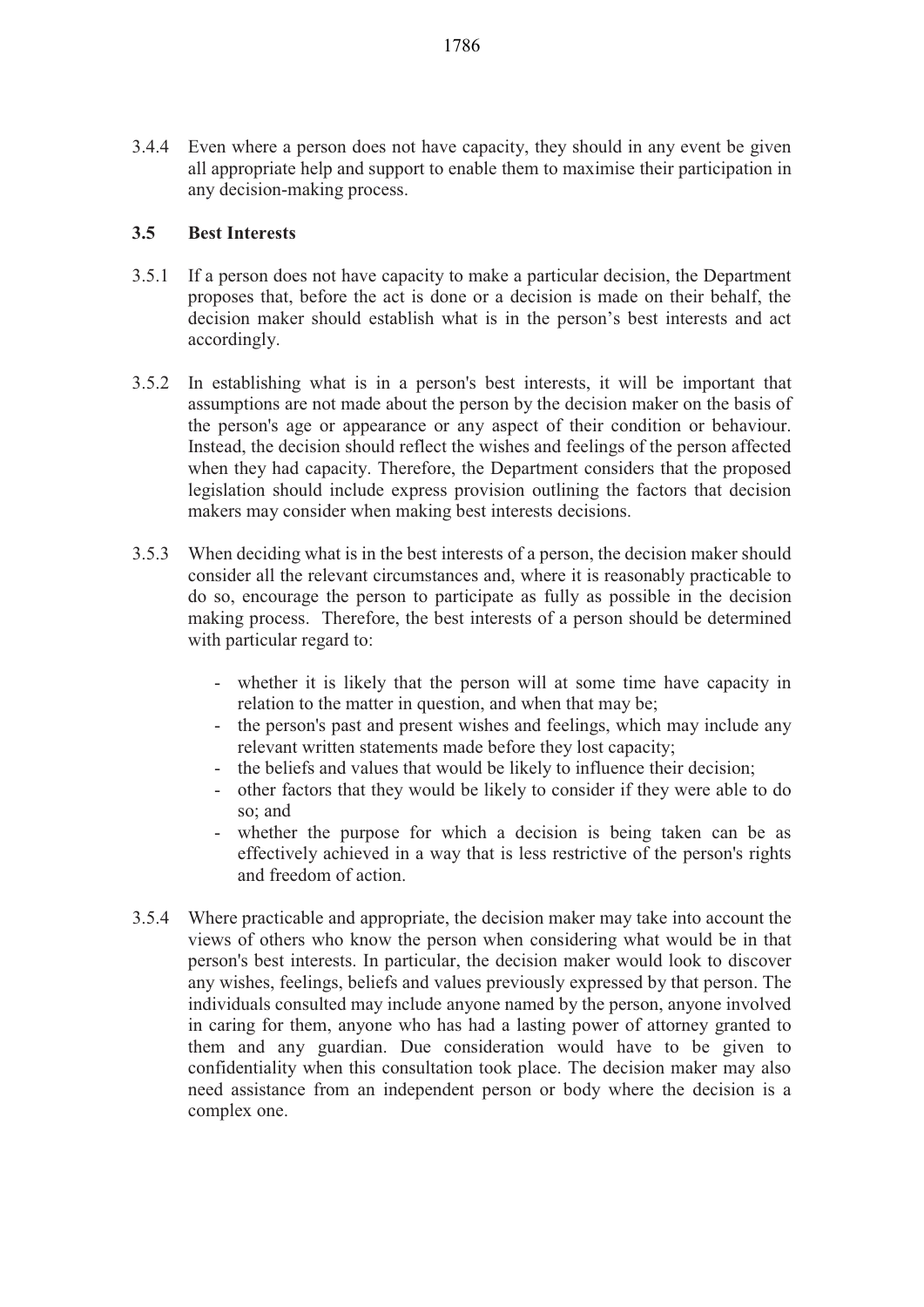3.5.5 The decision maker may also, where appropriate, be supported by an advocacy worker who will give an independent view in relation to the most significant decisions that may have to be made.

# **3.6 Excluded Decisions**

- 3.6.1 It is recognised that some decisions should never be made on behalf of a person who lacks capacity because:
	- those decisions are peculiarly personal to the individual, such as entering into or ending a marriage, conducting a sexual relationship, changing domicile, making a will, voting, consenting to the adoption of a child, discharging parental responsibilities in relation to matters other than a child's property; or
	- other legislation already governs those decisions, where e.g. they concern treatment for mental disorder under the provisions of the 2010 Law.

### **3.7 Legal Protection for Decision Makers**

- 3.7.1 The Department proposes that, as well as protecting the rights of persons who may lack capacity, the new legislation should provide greater legal protection for decision makers working with them. Therefore, it will be lawful for a decision maker to proceed as if the person had consented to the act if the decision maker considers on the balance of probabilities:
	- after taking reasonable steps to establish whether a person has capacity, that the person does not have it, and
	- that a particular course of action is in that person's best interests.
- 3.7.2 No legal liability will arise for the decision maker by virtue of the lack of consent, though they may still be liable in the normal way for loss or damage for negligence for the manner in which they carry out the act. In addition, if concerns are raised over the decision maker's acts and the safety of the person lacking capacity, a safeguarding referral may be made to the Department in order to protect that person from harm.

#### **3.8 Wilful Neglect and Ill Treatment**

3.8.1 There have been a number of cases in the United Kingdom<sup>4</sup> and Jersey<sup>5</sup> where the wilful neglect and abuse of vulnerable persons has caused harm. In Guernsey, section 85 of the 2010 Law makes it an offence for workers or others who have

 $\overline{a}$ 

<sup>4</sup> A high profile example was the *Winterbourne View* case, involving abuse and neglect in a residential care home.

<sup>5</sup> *AG v Breen* [2011] JRC057.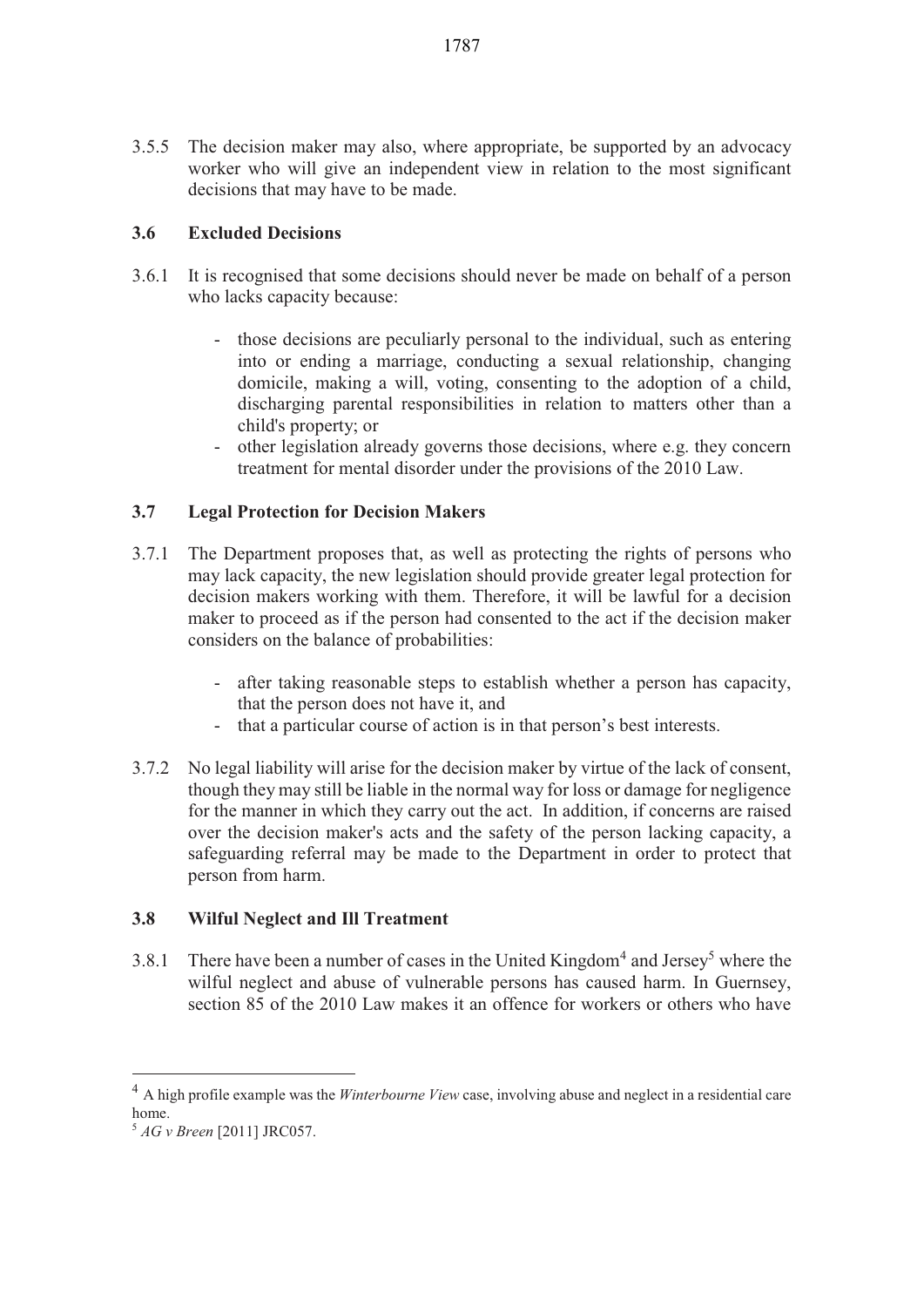custody or care of patients under that Law to mistreat them<sup>6</sup>; however, this offence does not apply to those who are not subject to the 2010 Law.

3.8.2 With this in mind, the Department proposes to create a new, free standing offence to cover wilful neglect and abuse that applies to the treatment of people (i) living in care homes, or (ii) provided with domiciliary care or supported living arrangements.

# **4. Planning for the Future**

#### **4.1 Introduction**

- 4.1.1 In keeping with the ethos of empowerment reflected in these proposals, the new legislation will make provision to ensure that everyone who currently has capacity can plan for a time when they may not do so. The Department proposes that this planning may take two forms:
	- an Advance Decision to Refuse Treatment ("ADRT"), which could be made by a person with capacity to prevent the giving of a particular treatment in the future if they do not have capacity; and
	- a Lasting Power of Attorney ("LPA"), which could be made to determine who is entitled to make certain types of decisions for a person, particularly when they lack capacity.

#### **4.2 Advance Decisions to Refuse Treatment**

- 4.2.1 There has been some uncertainty in Guernsey over the legal enforceability of advance decisions regarding treatment and whether a particular form or procedure must be used in order to confer validity on a person's wishes. The Department accordingly proposes that the new legislation should set out a clear process to be followed to create an ADRT (otherwise known as a living will or an Advance Directive) which would allow a person who currently has capacity to make a decision refusing specified future treatment when that person may no longer have capacity to decline it.
- 4.2.2 As the authority for these decisions is derived from "*the established legal right of competent, informed adults to refuse treatment, irrespective of the wisdom of their judgement*" (British Medical Association, 1995), the best interests principle does not apply to ADRTs. Medical professionals must therefore comply with a valid ADRT, even if they do not consider that it would be in the service user's best interests to do so.
- 4.2.3 It is further proposed that it is the responsibility of the person who wishes their ADRT to be followed to bring this decision to the notice of services likely to be

<sup>-</sup>6 A further offence was created in the *Loi relative à la protection des femmes & filles mineures, 1914* in relation to having sexual intercourse with a woman or girl of unsound mind (article 3). It is anticipated that the new sexual offences legislation will repeal and replace this offence in due course.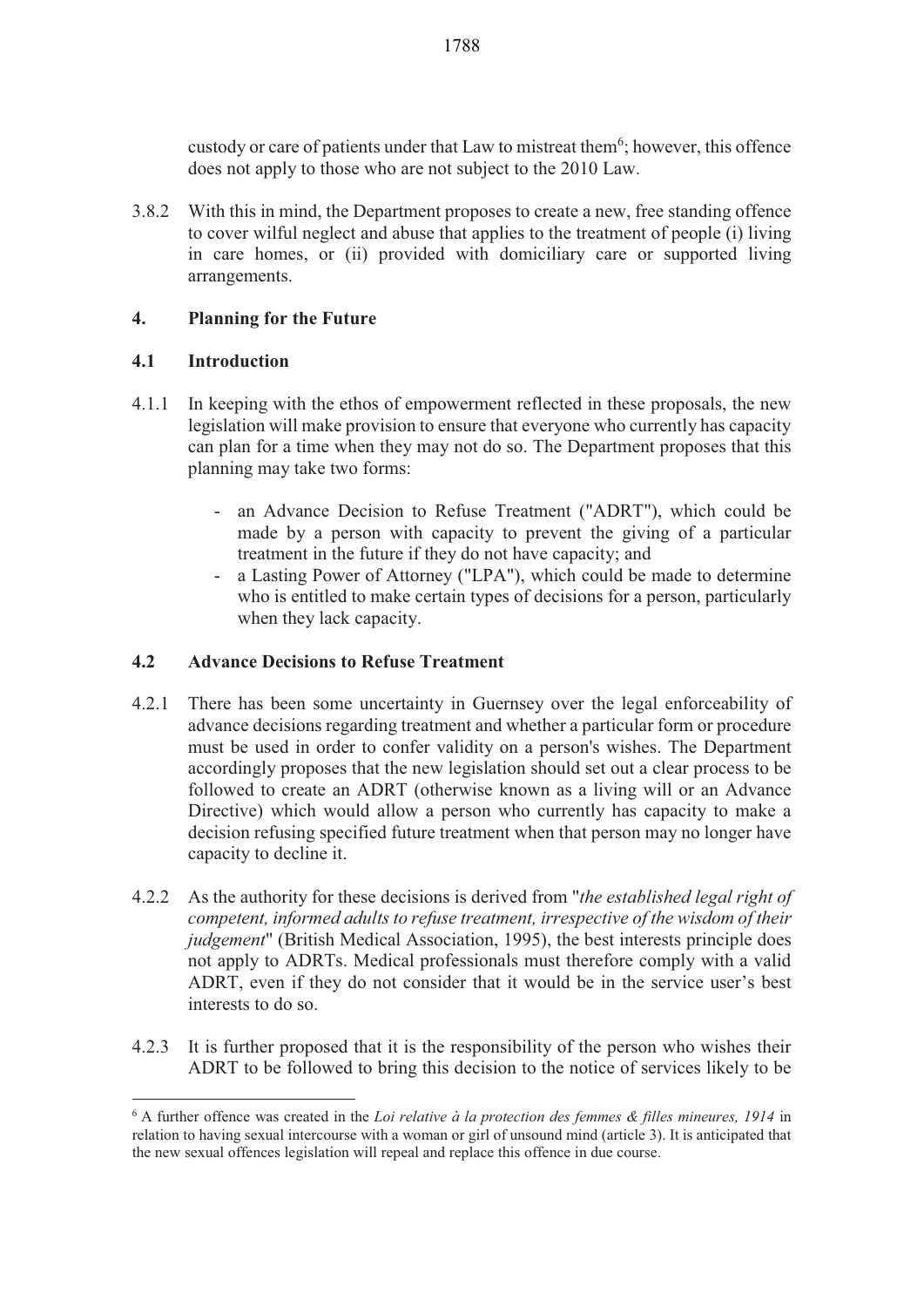- 4.2.4 To avoid unnecessary complication, the Department suggests that no particular formalities should be required to make an ADRT in most cases and equally that it should be possible to withdraw an ADRT without any formality. However, the ADRT would not apply until the person loses capacity to consent to treatment and it must be specific about the treatment and circumstances to which it applies.
- 4.2.5 However, the Department proposes that strict formalities must be complied with where an ADRT concerns treatment which, in the view of the person providing healthcare for the person concerned, is necessary to sustain life. These formalities are that the ADRT must be in writing, signed and witnessed. In addition, there must be an express statement that it stands "even if life is at risk" which must also be in writing, signed and witnessed.

# **4.3 Lasting Powers of Attorney**

- 4.3.1 The Department proposes that, like the United Kingdom, the provision for LPAs should allow a person (the "donor") to appoint another (the "donee") to make decisions on the donor's behalf. In order to make a valid LPA, the donor would need to have capacity to make the decision to appoint a donee when the appointment is made.
- 4.3.2 A donee will have the delegated power to make decisions on behalf of the individual in line with their beliefs and wishes. The Department proposes that there should be two types of LPA and that a person may choose to make either or both types and may appoint a different person as donee in each case. The two types of LPA will be (i) health and welfare, and (ii) property and financial affairs.
- 4.3.3 A health and welfare LPA would allow a donor to choose a donee to make decisions about things like their daily routine (e.g. what to eat and what to wear), medical care, moving into a care home and life-sustaining treatment. This type of LPA would not have any practical effect until such time as the donor loses capacity to make their own decisions.
- 4.3.4 A property and financial affairs LPA would allow the donor to choose a person to make decisions about money and property, such as paying bills, collecting benefits and selling assets such as the donor's home. This type of LPA could potentially be used while the donor still has capacity, if permission is given in the LPA for that to happen.

 $\overline{a}$ <sup>7</sup> Should this be approved, the legal framework and related procedures would need to be thoroughly understood, applied, and audited. It would then be covered in the training to be provided to support implementation.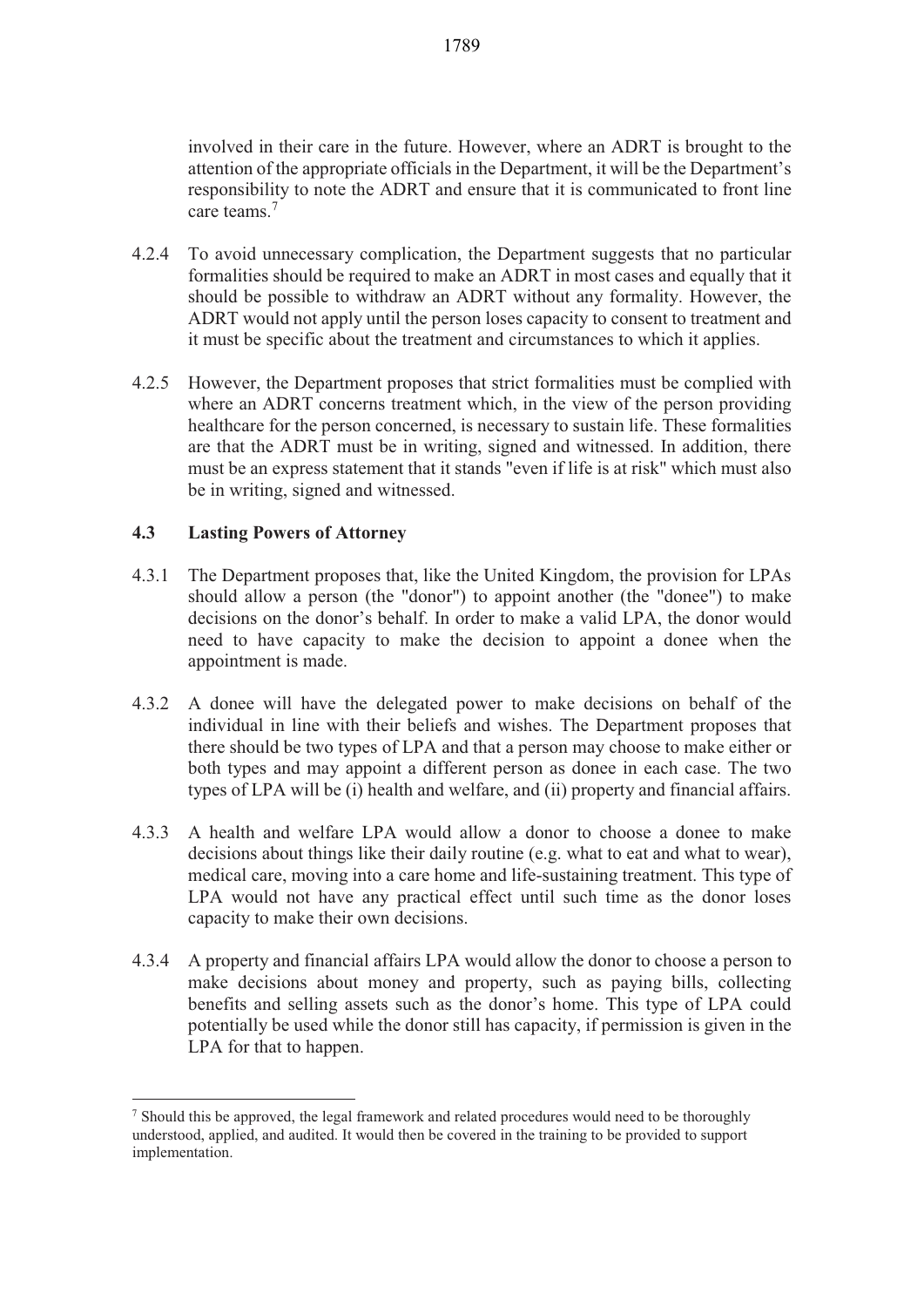- 4.3.5 A donee may be appointed to act alone or jointly with another person. A person may also appoint more than one person as donee, but allow each of them to act separately (which may be appropriate where the person is unsure which of their donees will be available to act at a given time). The donor should also be able to stipulate that there are some matters in respect of which a donee must act jointly and others where they may act alone. Where donees are appointed jointly, or different donees are appointed under a health and welfare LPA and a property and financial affairs LPA, they would be under a duty to act in consultation and cooperation with one another, with provisions for application to a court if agreement could not be reached.
- 4.3.6 As the exercise of an LPA could have significant effects, there needs to be appropriate safeguards placed on the creation of LPAs. At the same time, it is important not to make these too burdensome or expensive as this may discourage people from making LPAs.
- 4.3.7 In the United Kingdom, an application for a LPA needs to be witnessed and, once the LPA has been completed, an application needs to be made to the Office of the Public Guardian, to register the LPA. In the United Kingdom it costs £110 to register a LPA and therefore £220 if a person wishes to register both a health and welfare LPA and a property and financial affairs LPA. Furthermore, as the forms used to appoint an attorney and register the LPA are complex, it is often the case that a person will need the assistance of a legal professional in order to complete the process. According to the Lords Select Committee Report, there is evidence that in the United Kingdom the complexity and expense of registering an LPA has had a negative impact on the number of people using them $8$ .
- 4.3.8 So far as it is possible to do so, the Department will look to streamline the process for making an LPA whilst ensuring that appropriate safeguards are in place. The proposed procedure would therefore include the following steps:
	- an LPA would need to be registered by the donor in person when it is made (in order to prevent 3rd parties from registering false LPAs or persuading vulnerable donors to make LPAs in the 3<sup>rd</sup> party's favour);
	- the LPA would be registered by Her Majesty's Greffier, the Alderney Greffier or the Seneschal (which would allow an independent person to ask basic questions so that any concerns over capacity could be raised immediately);
	- the registration form would be similar to a passport application form and would require the signature of a counter-signatory who had met the donor recently and did not have any concern over that person's capacity to make an LPA (so as to ensure that the donor has the capacity to make a valid LPA but without the necessity of a medical practitioner's certificate to that effect); and

<sup>8</sup> Paragraph 182.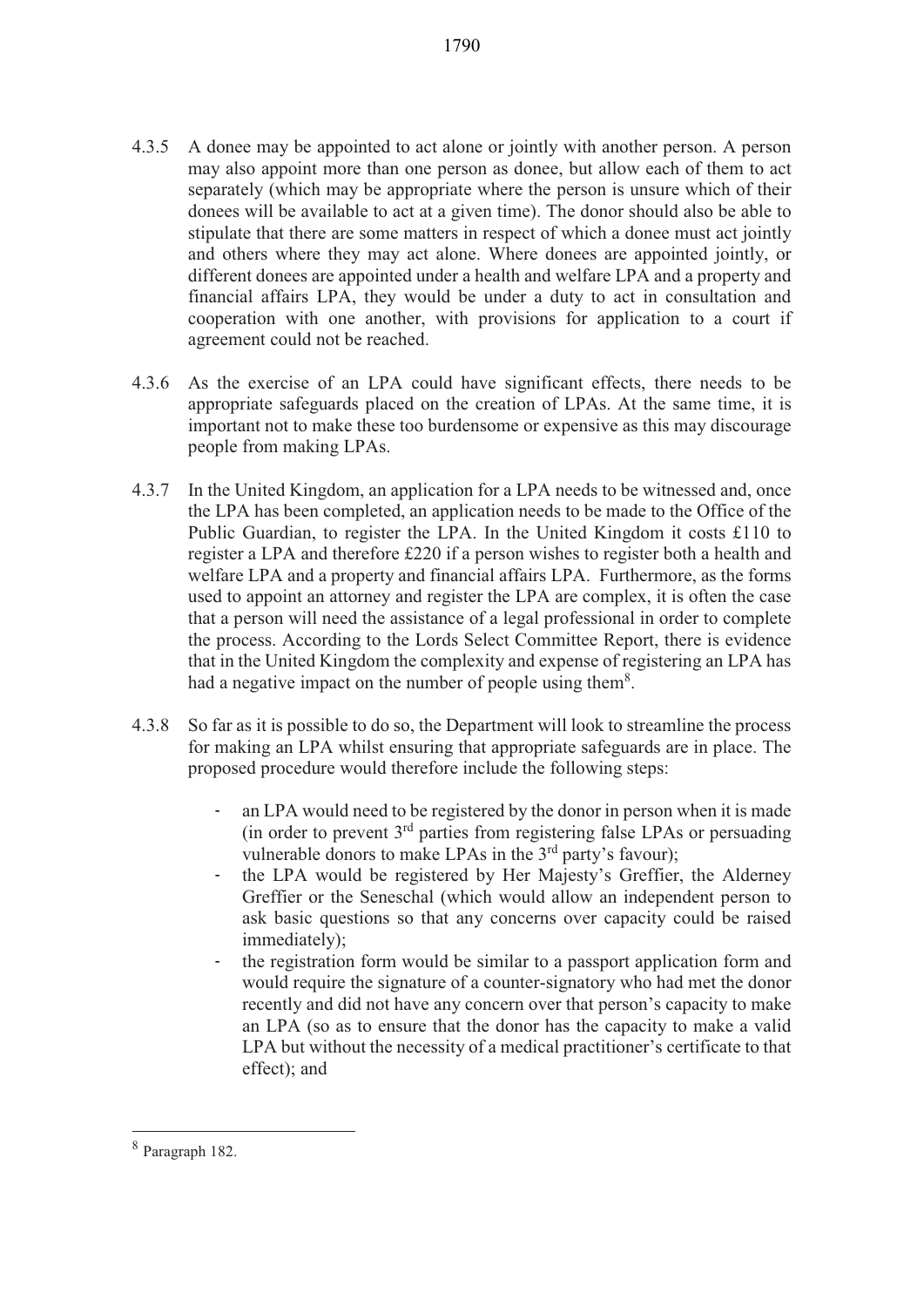- the registration form would also include the details of 2 people, for example a family member and a close friend, to be notified of the LPA's registration (which would allow enquiries to be made if the donor might already have lost capacity, the making of the LPA was unexpected or an unsuitable donee had been chosen).
- 4.3.9 While such a procedure would by its nature be bureaucratic, it would afford an important opportunity to challenge inappropriate LPAs or resolve disputes about the terms of the LPA while the donor still has capacity. If there were any concerns which needed investigation, the Department Safeguarding Team (rather than the person raising the issue) would be responsible for making enquiries. There would be a cost of registration which would be passed on to those benefitting from LPAs in the form of an affordable fee. Furthermore, the Department proposes that a donor should be able to make both types of LPA on the same occasion and, if the donor, the donee(s) and the 2 persons to be notified are identical for both, only one fee should be payable.
- 4.3.10 If and when the donor lost capacity, the donee would be required to activate the LPA (unless the donor had already given permission in relation to a property and financial affairs LPA). The LPA would, in a similar way to the original registration, be activated by Her Majesty's Greffier, the Alderney Greffier or the Seneschal, thereby ensuring an independent check.
- 4.3.11 It is proposed that activation of the LPA would involve:
	- a signature from a medical professional involved in the donor's care, such as a GP or a nurse, to state that the donor no longer had capacity (to ensure that an independent view is given rather than that of e.g. a family member); and
	- the notification of the 2 people previously notified on registration of the LPA (which would again allow enquiries to be made for similar reasons as found in para. 4.3.8).
- 4.3.12 This process should save time and expense in the long term. However, the Department recognizes that it will be important to ensure the making, registering and activating an LPA is sufficiently simple that it can be completed by most people without the help of a professional adviser.
- 4.3.13 In order to simplify the position of a person who lives or holds property in other jurisdictions in the British Islands, the Department will also work towards attaining full recognition of an LPA validly made in Guernsey regarding care or assets on the mainland and the Crown Dependencies.

# **4.4 Guardianship**

4.4.1 At present, where a person lacks capacity to deal with their own affairs, the Royal Court can be asked to make a one-off decision in relation to a specific issue or to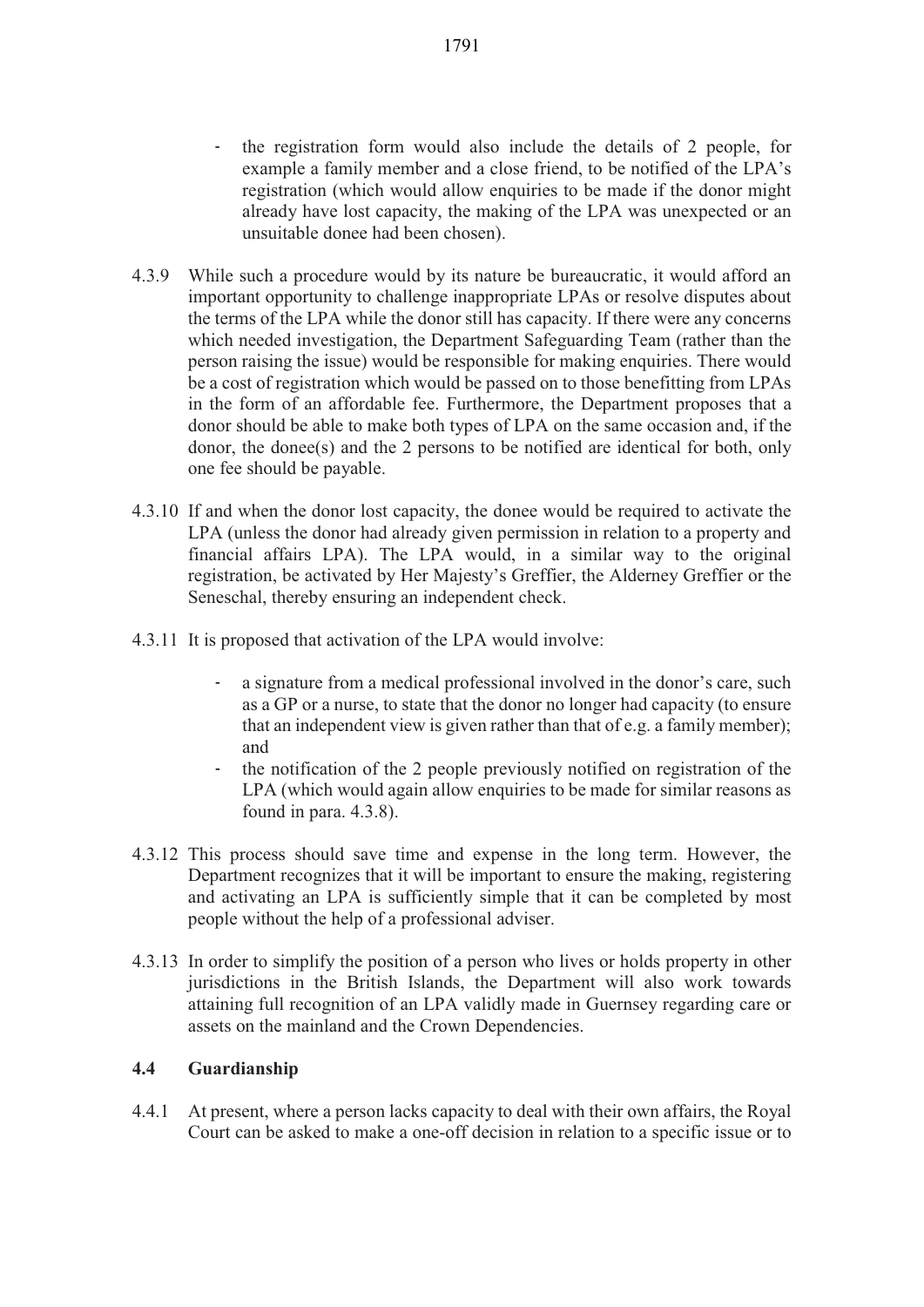# **5. Deprivation of Liberty9**

### **5.1 Introduction**

- 5.1.1 It is now settled law that a person may be deprived of their liberty for the purposes of Article 5 of the European Convention on Human Rights where:
	- that person is confined in a particular restricted place for a not negligible length of time;
	- that person does not give valid consent to the confinement; and
	- the confinement is attributable to the State.
- 5.1.2 Where the confinement is attributable to the State, it has recently been decided by the United Kingdom Supreme Court in *Cheshire West*10 that a person will be deprived of their liberty when they:
	- are placed under continuous supervision and control; and
	- are not free to leave.
- 5.1.3 An order for detention under the 2010 Law and a sentence of imprisonment passed by a criminal court give legal authority for a deprivation of liberty to take place.
- 5.1.4 In the context of a person who lacks capacity, a deprivation of liberty could take place where the professionals caring for and managing that person exercise complete and effective control over that person's care and accommodation. The decision of the European Court of Human Rights in *HL v United Kingdom*<sup>11</sup> led to the introduction of statutory Deprivation of Liberty Safeguards (" $\overline{Do}$ LS")<sup>12</sup> in England and Wales as part of the 2005 Act; these provide legal protection for those vulnerable people who are, or may be, deprived of their liberty. The purpose of DoLS is to secure independent professional assessment of: (a) whether the person concerned lacks the capacity to make their own decision about where to

<sup>-</sup><sup>9</sup> Whilst this is the terminology used e.g. in England and Wales, the Department intends to consult further on the use of this term to ensure the most appropriate language is used to reflect the nature of the protection offered.

<sup>10</sup> *P (by his litigation friend the Official Solicitor) (Appellant) v Cheshire West and Chester Council and another (Respondents); P and Q (by their litigation friend, the Official Solicitor) (Appellants) v Surrey County Council (Respondent)* [2014] UKSC 19, paragraph 49. Although this judgment is not binding on the Bailiwick, the members of the Supreme Court also sit on the Judicial Committee of the Privy Council and therefore account should be taken of this decision.

 $11$  (2004) 40 EHRR 761.

 $12$  See, for example, Schedule A1 of the 2005 Act.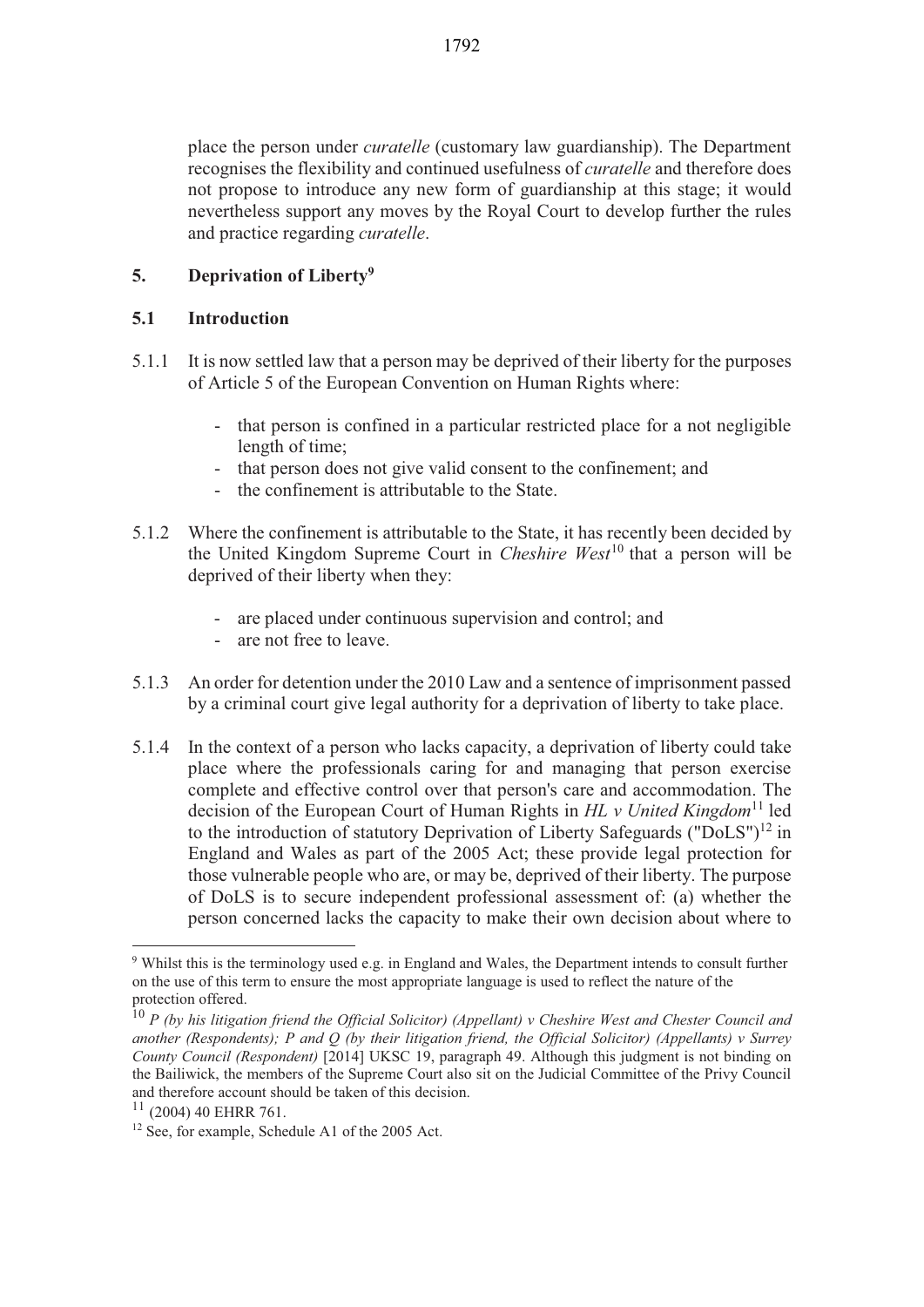be accommodated, the treatment or care to be given etc., and (b) whether it is in that person's best interests for the deprivation to take place.

- 5.1.5 Although the United Kingdom has addressed the issues raised by the decision in *HL*, there has been a great deal of criticism of the DoLS regime in England (collated in the report published by the House of Lords Select Committee on the Mental Capacity Act 2005<sup>13</sup> ("The Lords Select Committee Report")) due to its complexity and limited application as it does not apply to placements outside hospitals and care homes. There has also been confusion about how the regime should be applied in combination with detention powers in mental health legislation.
- 5.1.6 The Department recognises that, as in England and Wales, it might sometimes be necessary to care for persons who lack capacity in circumstances that deprive them of their liberty. Appropriate statutory safeguards appropriate to the size and administrative resources of the Bailiwick will therefore be introduced to authorise these deprivations of liberty and to making arrangements so that such deprivations can be challenged. However, the Department is determined that lessons should be learned from the difficulties experienced with the DoLS framework under the 2005 Act and that the system should be appropriate to the size and administrative resources of Guernsey.
- 5.1.7 It should also be recognised at the outset that it will neither be necessary nor appropriate to formally authorise a deprivation of liberty in respect of every person who is cared for in a residential care home for the elderly or in a home for people with learning difficulties, as many will have capacity to decide where they should be cared for and others may not be deprived of their liberty.<sup>14</sup>

#### **5.2 Proposals for a DoLS Framework**

- 5.2.1 The Department's current range of proposals include a streamlined version of the system found in England and Wales, as well as a system of authorised establishments in which authorisation to deprive a person of their liberty could be given.
- 5.2.2 The main points of the proposed framework include:
	- (a) "Authorised establishment": the Department is currently considering the arrangements for the regulation of care quality and the need for an 'independent' or 'quasi-independent' body to support the legislation

<sup>13</sup> Mental Capacity Act 2005: post-legislative scrutiny, Chapter 7 (and in particular paragraphs 271-272). <sup>14</sup> The issue of the threshold for determining that a person is being deliberately deprived of their liberty is one that will be developed and agreed across professionals and in further consultation with the Royal Court in the drafting of the legislation itself, and the policy and practice guidance underpinning it. It is not intended, for example, that every person with advanced dementia who is living in a care home, and who occasionally attempts to leave, would need to be subject to DoLS.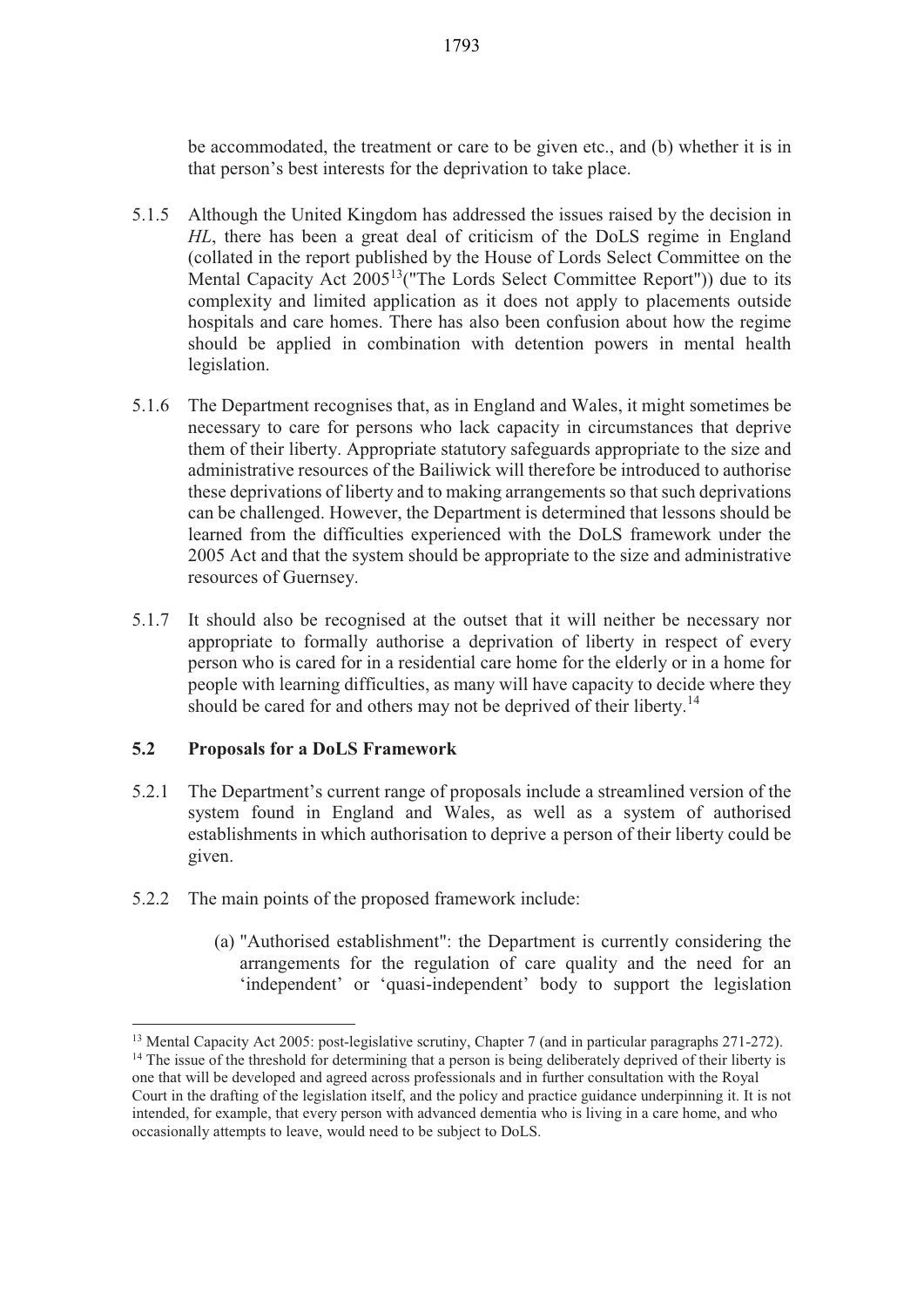relating to this. This will be the subject of a future Policy Letter.<sup>15</sup> For the purposes of this Policy Letter these arrangements are referred to as the "Care Regulation Commission", although the title may change. The CRC, or similar, would authorise establishments to have the legal ability to deprive people of their liberty. Authorised establishments for the purposes of the proposed legislation would include hospitals, approved establishments under the 2010 Law, nursing homes, care homes and supported living schemes (including extra care accommodation and learning disability homes). Before authorisation could take place, the establishment would have to comply with standards and expectations set out by the CRC in relation to its physical environment and care processes.

- (b) "Immediate authority to deprive": where an authorised establishment believed that it was urgently necessary to deprive a person in its care of their liberty, the senior member of staff (who would be registered with the CRC after receiving appropriate training) would grant an immediate authority to deprive that person of their liberty for a period of up to 72 hours. After granting an immediate authority, the senior member of staff would then be required to both (i) notify the CRC and a member of the person's family of the grant of the authority to deprive, and (ii) arrange for a medical practitioner to visit the authorised establishment during that period to carry out a capacity assessment and mental health assessment on that person.
- (c) "Interim authorisation": where a medical practitioner subsequently carried out assessments under an authority to deprive and decided that the deprivation of liberty is or may be necessary, that medical practitioner could then grant an interim authorisation which authorised the deprivation of liberty for a period of up to 14 days (commencing when the authority to deprive was granted). The purpose of the interim authorisation would be to allow an application to be made to the CRC for a standard authorisation. After granting an interim authorisation, the medical practitioner would be obliged to notify the CRC and the person's nearest relative of that grant.
- (d) "Standard authorisation": where either (i) a medical practitioner notified the CRC of the grant of an interim authorisation, or (ii) an authorised establishment notified the CRC that it wished to deprive a person of their liberty other than under an immediate authority or interim authorisation, the CRC would send a Care Coordinator (who would be a health or social care professional<sup>16</sup>) to carry out a best interests assessment on the person in order to decide whether any arrangements proposed which would deprive them of their liberty would be necessary and in their best interests. The Care Coordinator would require evidence from a medical practitioner

<sup>&</sup>lt;sup>15</sup> Pending this Policy Letter being considered by the States, for the purposes of DoLS, interim oversight will be provided within HSSD, and resourced as part of the overall transformation programme for Health and Social Care

<sup>&</sup>lt;sup>16</sup> They would usually be an occupational therapist, nurse or social worker.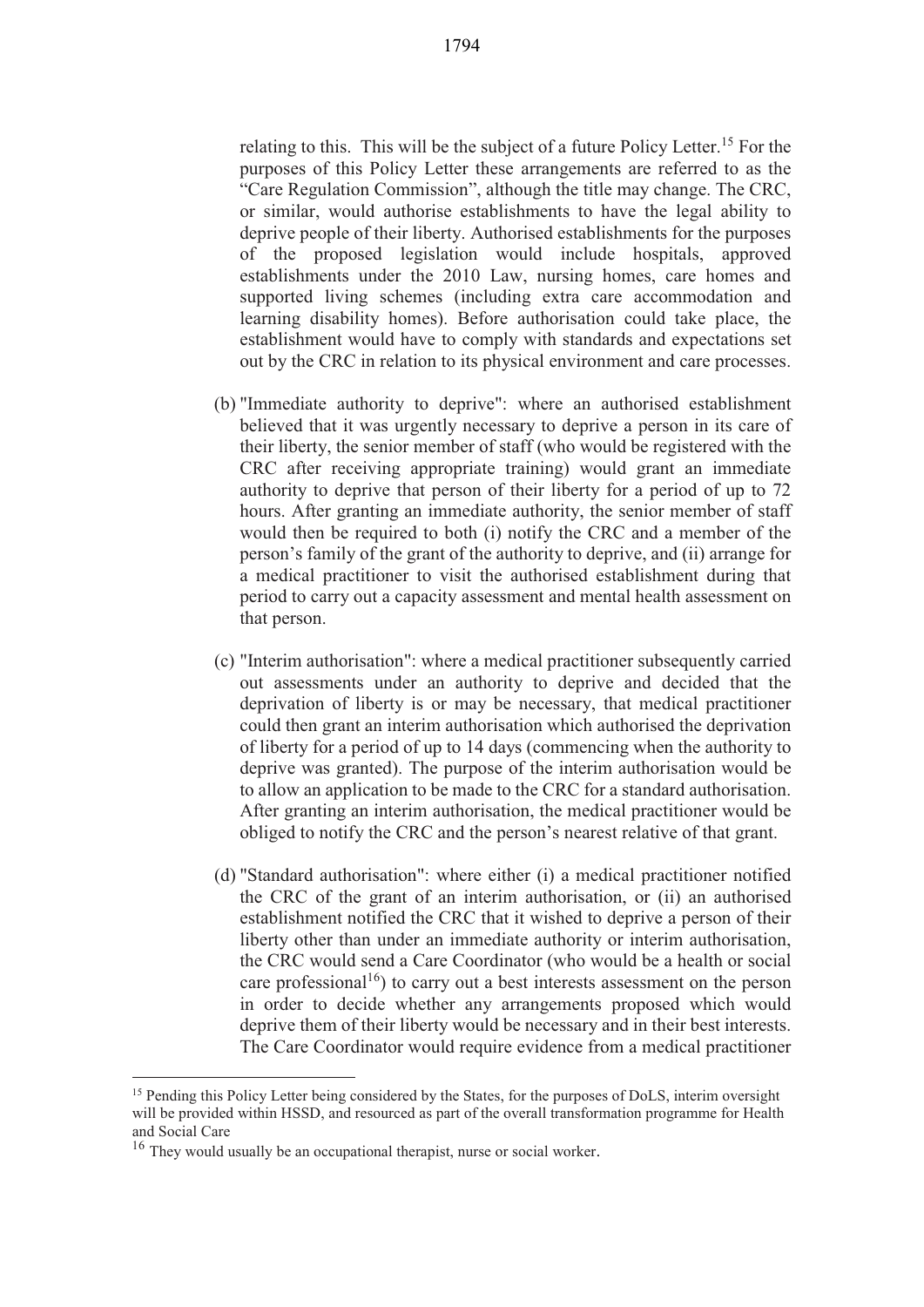that the person did not require an assessment for mental disorder, if that evidence had not been provided by the medical practitioner when an interim authorisation was granted. Where the Care Coordinator decided that an application for a standard authorisation should be made, the Care Coordinator would apply to the CRC for the grant of that authorisation. Where the CRC decided that it is necessary and in the patient's best interests for a standard authorisation to be granted, it could grant an authorisation for up to 6 months, which could be renewed on application to the CRC by the Care Coordinator for an initial period of 6 months and thereafter for subsequent periods of 12 months.

- (e) Visits to authorised establishments: where a standard authorisation were to be in force, (i) the Care Coordinator would visit the authorised establishment regularly in order to monitor the terms and exercise of the standard authorisation, and (ii) the CRC would ensure that inspection visits are carried out on the authorised establishment at intervals of not more than 6 months.
- (f) Review of authorisations: if the person subject to an authorisation (or a relative) wished to challenge the grant of that authorisation, that person could apply to the CRC to discharge an interim authorisation or the Royal Court to discharge a standard authorisation.
- 5.2.3 To avoid duplication of resources, the Department proposes to integrate the process for authorising deprivations of liberty with the new arrangements being put in place for the assessment and monitoring of long term care provision generally. It is intended that this process would capture the majority of the persons who may be deprived of their liberty, but provision should also be made to ensure that it is possible to authorise deprivations both: (i) when they arise between assessment and monitoring cycles and (ii) when they arise in situations in which those cycles are not applied.
- 5.2.4 In addition to the recommended procedure set out above, there should be a right for any person, including a care worker or family member, to request that a best interests assessment is carried out by the Care Coordinator. It is proposed that where such a request is made and a standard authorisation might be appropriate, the Care Coordinator should carry out the assessment within 5 working days.
- 5.2.5 In response to the Lords Select Committee Report suggesting reform of the DoLS framework, the Law Commission of England and Wales was requested to review the current provisions of the 2005 Act and suggest any amendments which could be made. Accordingly, the Law Commission has recently published a consultation  $\alpha$  document<sup>17</sup> moving away from the original approach and instead introducing new concepts of protective care and restrictive care and treatment. The Department

<sup>&</sup>lt;sup>17</sup> Mental Capacity and Deprivation of Liberty; Consultation Paper No. 222.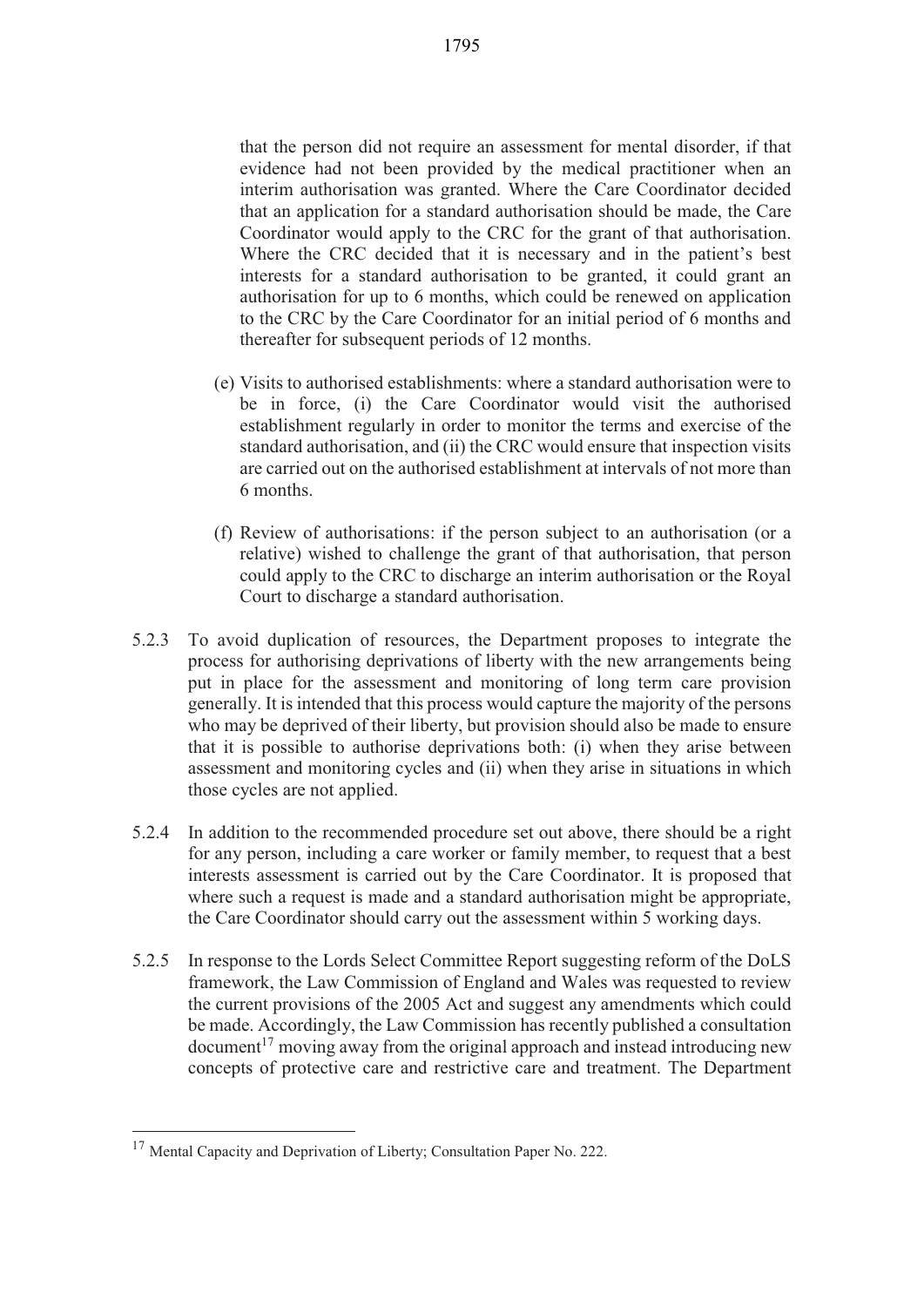will carefully monitor the comments made to the Law Commission, along with the conclusions reached by it, in order to inform the drafting of the legislation.

# **6. Restraint**

- 6.1 Restraint is considered to be the use or threat of force where a person who lacks capacity resists, and any restriction of liberty or movement regardless of whether the person resists. It will therefore include situations where carers physically restrain a person from doing something or tell them that they will do so if they try.
- 6.2 The proposed legislation will permit a person to use restraint where:
	- that person reasonably believe it is necessary to prevent harm to the person who lacks capacity; and
	- the restraint used is a proportionate response to the likelihood and seriousness of the harm.
- 6.3 This provision will provide assurance to care professionals where they are caring for a person in a way which is consistent with current best practice, and that reflects the States policy and guidance on the method of restraint to be used to ensure that individuals are not harmed or injured should physical intervention be necessary.

# **7. Consultation**

- 7.1 In developing the proposals contained in this Policy Letter, the Department has consulted with representatives of the States of Alderney and the Chief Pleas of Sark, the care home sector, voluntary organisations (including MIND, the Alzheimer's Society and MENCAP), service users and carers, the Royal Court and the Guernsey Bar, General Practioner practices in Guernsey, the Disability and Inclusion Strategy Steering Group (DISSG), the Policy Council, other States Departments (including the Home Department and the Social Security Department), Guernsey Police, St. John's Ambulance, the Probation Service, the Department's older age psychiatrists, and the Legal Aid Administrator. This included discussion about the potential resource implications of the legislation and its implementation, based on an understanding of the costs and impact in Jersey and in England and Wales.
- 7.2 The Department has also consulted with the Law Officers of the Crown during the development of this Policy Letter, and their comments and views are incorporated.

# **8. Resources**

8.1 The Department will carry the greatest resource burden in the implementation of the new Law, although there will be some, albeit small, implications for other Departments, such as Home, where the Police will be required to investigate the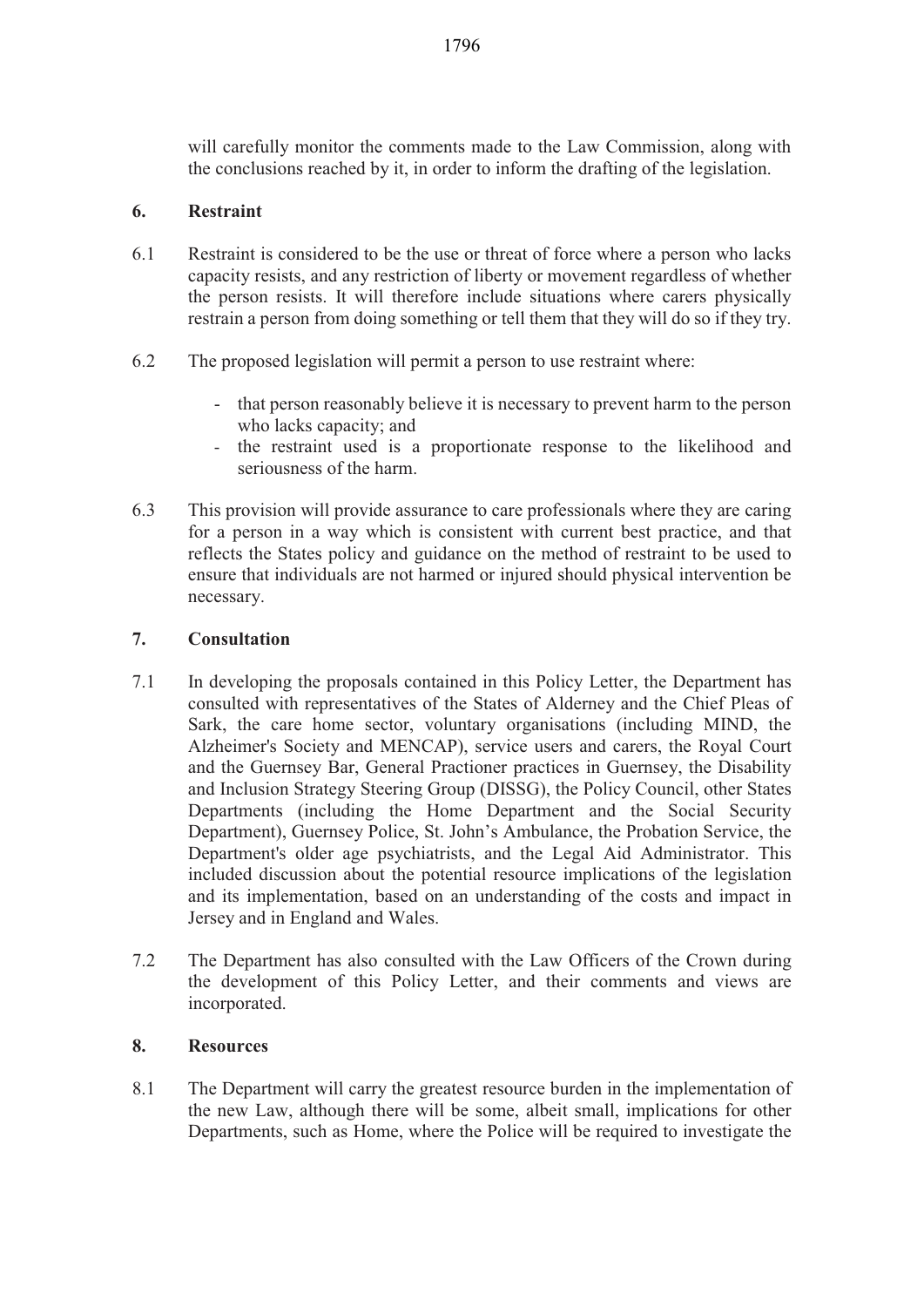new offence of wilful neglect, for example. However, the anticipated volume is small and this is not therefore expected to be resource intensive and can be absorbed in core business.

- 8.2 Costs for the administration of the LPA will be met by the charges for this service set by the Greffe, which will administer them. The main additional funding required will be to meet the additional administrative, assessment and regulatory implications. As stated previously (paragraph 5.2.2 (a)), the latter is an issue for further detailed review and a future Policy Letter, but will be considered as part of the transformation of health and social care through 2016 - 17.
- 8.3 Whilst it is planned to absorb the Department's costs of implementation within the Department's existing budget, these costs are not insignificant and are therefore set out below to highlight the additional pressures that will need to be considered through departmental re-profiling as part of the transformation of Health and Social Care. They are estimated based on the experience of implementation of Capacity Law elsewhere, including in Jersey, and whilst these costs will require further detailed work, they will be cost neutral for the Department in year one.

|                                                                        | 2016    | 2017     | 2018     | 2019     |
|------------------------------------------------------------------------|---------|----------|----------|----------|
| Advocacy workers                                                       |         | £20,000  | £60,000  | £60,000  |
| <b>LPA Clerk</b>                                                       |         | £10,000  | £20,000  | £20,000  |
| DoLS Administrator                                                     |         | £20,000  | £40,000  | £40,000  |
| <b>Best Interest Assessors (existing)</b><br>social work and OT staff) |         | £40,000  | £90,000  | £90,000  |
| Training                                                               |         | £25,000  | £10,000  |          |
| <b>Implementation Project Manager</b>                                  | £35,000 | £35,000  | £10,000  |          |
| <b>Annual Total</b>                                                    | £35,000 | £150,000 | £230,000 | £210,000 |

- 8.4 Costs for 2017 are being considered as part of the ongoing redesign of Mental Health Services within the new Oberlands development. This will include the use of existing vacant social worker posts and draw upon other changes identified through the planned diagnostic of adult social care services which will take place in early 2016. In turn, this will inform the transformation programme and the 2017 Budget for health and social care.
- 8.5 However, it is important to note that the new Law is unlikely to be fully enacted until 2018, and future costs can only therefore be estimated at this stage. However, this lead in time gives the new Committee *for* Health and Social Care time to review priorities and to consider proposals for how service re-profiling will meet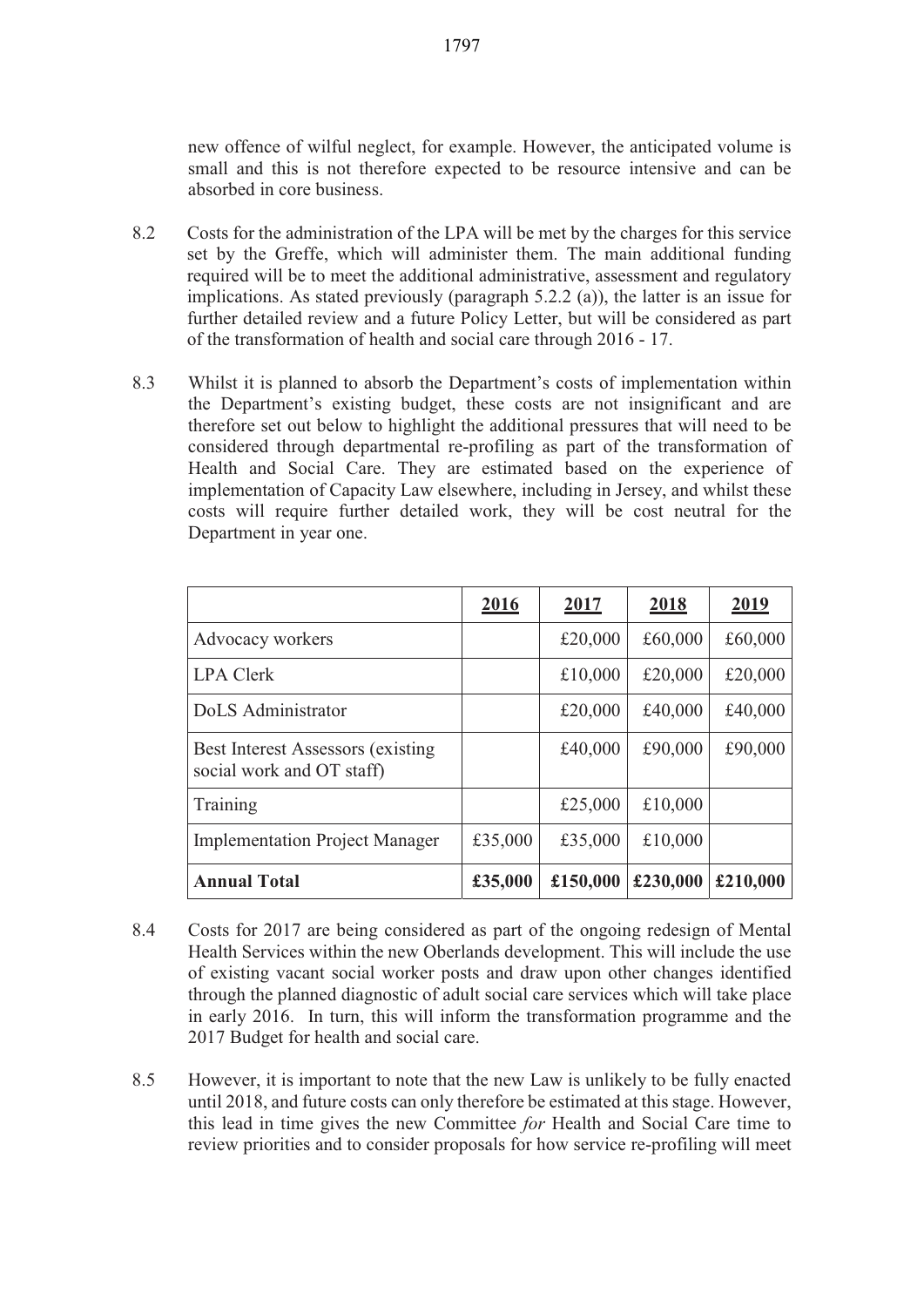the costs of this legislation in future years. Within this context, service provision will not be made beyond the ability of the Committee *for* Health and Social Care to prioritise and to make the required funding available.

8.6 The Policy Council and the Legal Aid Administrator have also pointed out the potential impact on the Legal Aid budget, but advise that it is impossible to predict the detailed cost implications until the new Law is drafted. In due course, the Committee *for* Health and Social Care will, therefore, need to liaise with the Committee *for* Employment and Social Security - which will be responsible for Legal Aid under the new system of government - to consider, in line with the relevant human rights obligations, what areas of the new law should fall within the scope of Legal Aid funding; in particular, whether certain aspects of it, such as deprivation of liberty, should be assessed on a "no means, no merits basis". Careful further analysis is likely to be required in order to ascertain the full implications of the proposals on the Legal Aid budget once the new Law has been drafted. Accordingly, the Committee *for* Health and Social Care should present the results of this analysis to the States before the legislation itself is presented for approval.

### **9. Conclusions**

9.1 In order to protect and empower vulnerable members of our community, the Department considers that it is important to introduce new legislation, supported by underlying policies and procedures, which will facilitate decision making by individuals for the present and the future. These proposals aim to provide clear and efficient pathways, tailored to the needs of the Bailiwick, for this to happen. (N.B. Deputy Hadley has asked that it be recorded that he does not support the proposals.)

#### **10. Recommendations**

The States are asked:

- 1) To approve the proposals set out in this Policy Letter, and specifically to approve:
	- a) the introduction of a general capacity test (sections 3.2-3.4);
	- b) the exclusion from the legislation of the decisions listed in paragraph 3.6.1;
	- c) the introduction of legal protection for decision makers on the basis set out in section 3.7;
	- d) the creation of a criminal offence of wilful neglect and ill treatment (section 3.8);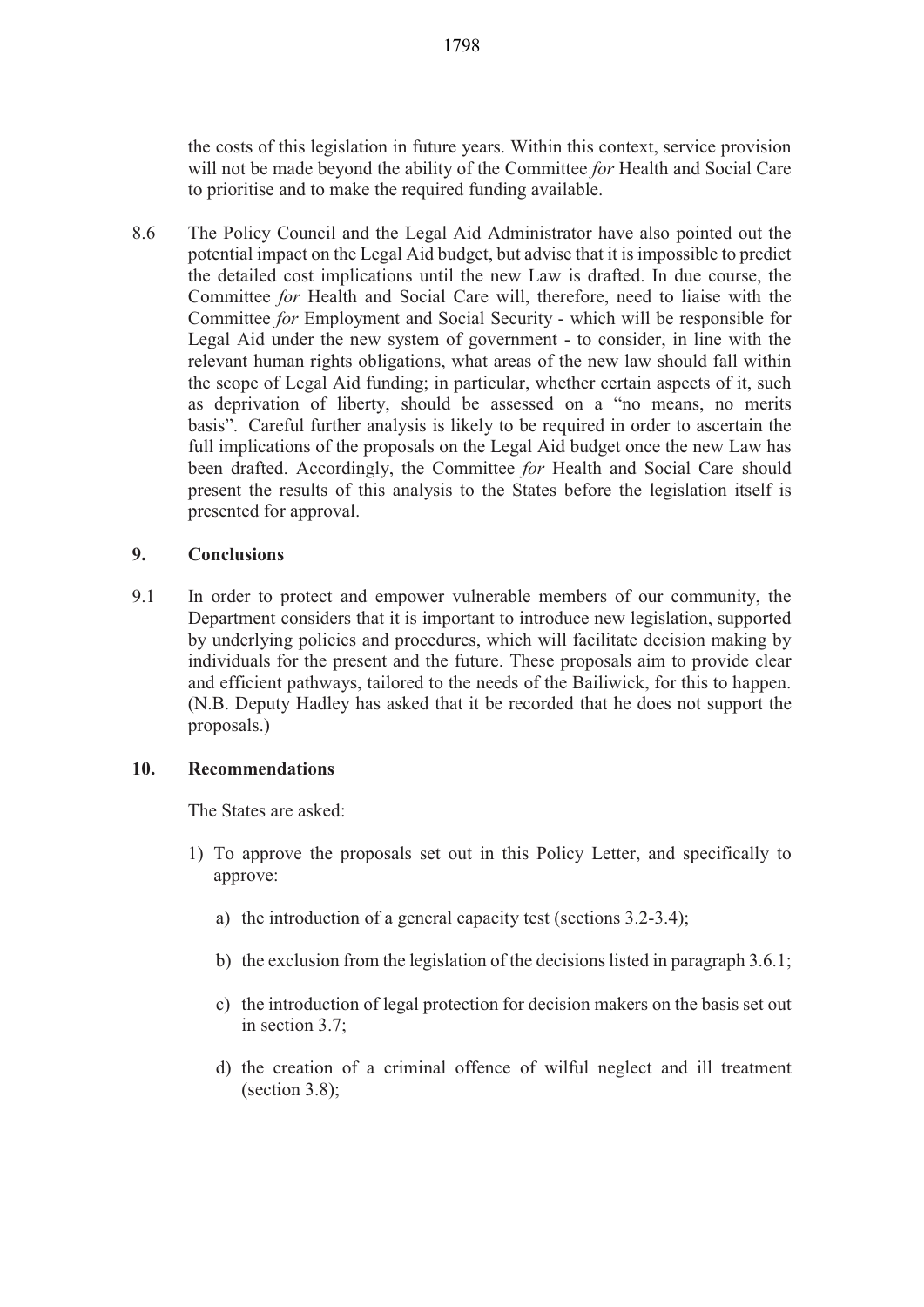- e) the creation of statutory Advance Decisions to Refuse Treatment (section 4.2) and Lasting Powers of Attorney (section 4.3); and
- f) the introduction of Deprivation of Liberty Safeguards as proposed in section 5.2.
- 2) To direct the preparation of such legislation as may be necessary to give effect to the above decisions.
- 3) To note the additional resources required from 2017 to support the implementation of this legislation, which will be prioritised as part of the transformation programme for Health and Social Care.
- 4) To note the potential impact on the Legal Aid budget, and to direct the Committee *for* Health and Social Care to report to the States on this issue when the implications are clearer and before the legislation is presented to the States of Deliberation for approval.

Yours faithfully

P A Luxon Minister

H J R Soulsby Deputy Minister

S A James MBE M K Le Clerc M Hadley

R H Allsopp OBE (Non-States Member) A Christou (Non-States Member)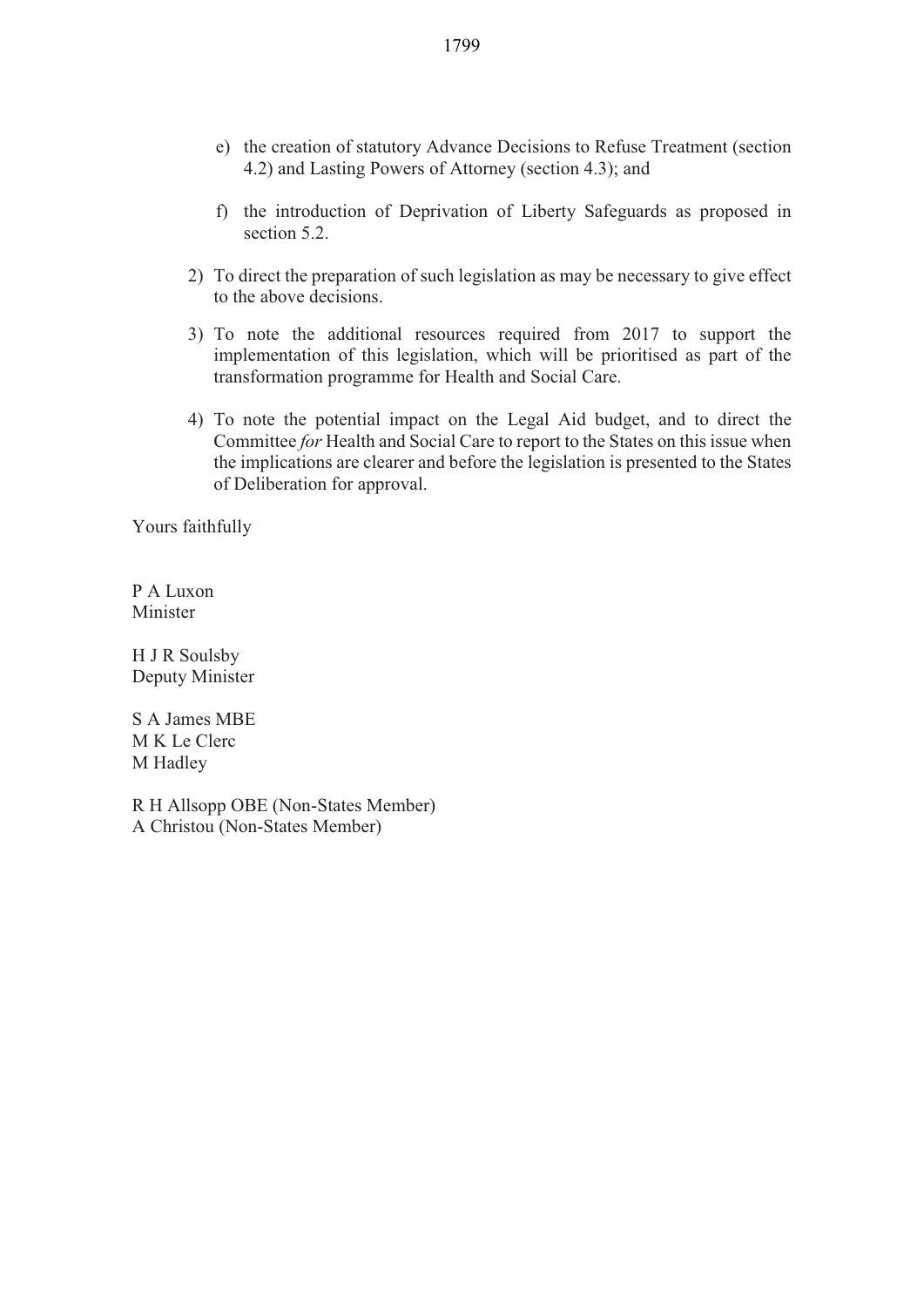- **(N.B. The Treasury and Resources Department notes that there are resource implications relating to implementation (including training) and staffing as a result of the recommendations of the Policy Letter. It is the intention of the Health and Social Services Department and subsequently the Committee** *for* **Health and Social Care to manage the resource implications within their existing resources as highlighted:** 
	- $\bullet$  **in paragraph 8.3 where it is stated that the Health and Social Services Department plans to "***absorb***" the costs of implementation "***within the Department's existing budget***",**
	- **by the commitment made in recommendation 3 where resource requirements from 2017 onwards will be "***prioritised as part of the transformation programme for Health and Social Care***" and,**
	- $\bullet$  **in paragraph 8.5 where it is stated that "***service provision will not be made beyond the ability of the Committee for Health and Social Care to prioritise and to make the required funding available***".**

**It is expected that any resource implications that arise in the future are managed by the Committee** *for* **Health and Social Care in a manner that is consistent with the wider reform of Health and Social Care and the outcomes and actions of the recent BDO Benchmarking Report.** 

**The Treasury and Resources Department also notes that there are expected to be financial implications related to the provision of Legal Aid services and that, in accordance with recommendation 4, the Committee** *for* **Health and Social Care will report to the States on this issue "***when the implications are clearer and before the legislation is presented to the States for approval***". However, it should be pointed out that any increase in expenditure on the formula-led Legal Aid heading will inevitably result in reduced budget being available for other services***.***)** 

**(N.B. A key workstream in the Disability and Inclusion Strategy approved by the States in November 2013, the introduction of this legislation will make a valuable contribution to the measures necessary to safeguard the interests of vulnerable adults in our islands.** 

**The Policy Council, therefore, supports these proposals and is satisfied that they comply with the Principles of Good Governance as defined in Billet d'État IV of 2011.)** 

The States are asked to decide:-

III.- Whether, after consideration of the Policy Letter dated  $16<sup>th</sup>$  December, 2015, of the Health and Social Services Department, they are of the opinion: